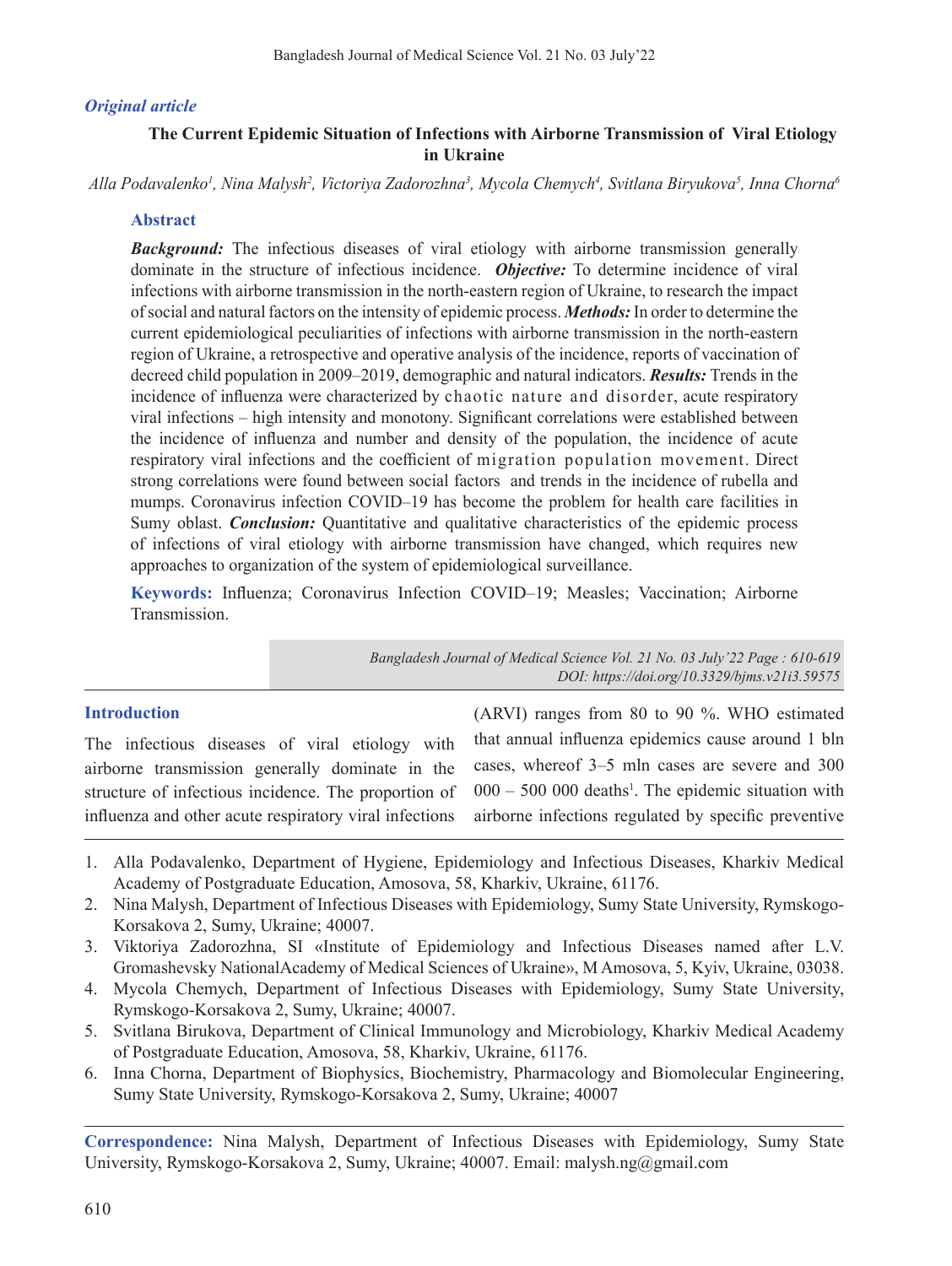means remains tense. Cases of measles, rubella and mumps are discovered both among unvaccinated and vaccinated people<sup>2</sup>. Internal and external migration of global population, environmental disasters and globalization contribute to the rapid spread of viruses, outbreaks<sup>3</sup>. Coronavirus infection COVID-19, firstly discovered in China in December 2019, has caused emergency situation all over the world. It's difficult to predict final results of the pandemic, but the current data on incidence, morbidity are overwhelming<sup>4, 5</sup>.

## **Objective**

To determine incidence of viral infections with airborne transmission in the north-eastern region of Ukraine (as exemplified by Sumy oblast), to research the impact of social and natural factors on the intensity of epidemic process.

## **Materials and Methods**

Sumy oblast is situated in the north-east of Ukraine and falls within two natural zones - forest-steppe and Polissia. The climate of the oblast is moderately continental. The population of Sumy oblast as of 01.01.2020 was 1068.2 thousand people, including urban population  $-741.4$  thousand people (69.4 %), rural population  $-326.8$  thousand people (30,6 %). The average population density was 44.9 people per 1 sq. km.

In order to determine the current epidemiological peculiarities of infections with airborne transmission in the north-eastern region of Ukraine, a retrospective and operative analysis of the incidence of population of Sumy oblast was carried out using data of industrial statistical reporting of the Ministry of Health of Ukraine (state statistical reporting form No.1, monthly, state statistical reporting form No.2), reports

by 13.1 % in comparison with 2015 and amounted to 1081.4 thousand people. The coefficient of natural population movement varied from  $(-6.9)$  to  $(-11.9)$ per 1,000 population, and the one of migration movement – from 10.5 to  $(-21.9)$  per 10,000 population.

Natural indicators (atmospheric temperature, precipitation, relative humidity) were studied according to the Sumy Oblast Department of Hydrometeorology. It was found that the lowest average monthly air temperature was in January and February –  $(-5.3^{\circ} \text{ C})$ , the highest in July –  $(21.2^{\circ} \text{C})$ ; relative humidity – the lowest – in May –  $64.7$ %, the highest - in December – 87.2 %; precipitation – the lowest precipitation fell in April  $-31.5$  mm, and the highest  $-$  in July  $-62.2$  mm.

Descriptive and analytical techniques of the epidemiological method of research are used in the paper. Statistical processing of the obtained results was performed using generally accepted parametric (indicator of average rate of growth  $(R_{gr}^{area})/decline$  $(R_{\text{decl}}^{user.})$  in incidence, correlation coefficient, seasonality index, seasonality coefficient) criteria of statistics, using STATISTICA 6.0. The results of correlation analysis are presented as paired correlation coefficients. If the correlation coefficient was 0, it was assumed that the relationship between phenomena is absent; in case of 0.1 to 0.29, the connection was evaluated as weak; 0.30 to 0.69 – moderate;  $0.70$  to  $0.99$  – strong;  $1$  – complete.

**Ethics approval:** Required ethical permissions had been taken from ethical community of Sumy State

of vaccination of decreed child population in 2009‒2019.

The demographic indices were examined according to data of the Main Administration of Statistics in Sumy oblast. It has been established that the number of the existing population in 2019 decreased



University.

**Figure 1.** Trends in the incidence of influenza in 2005–2019.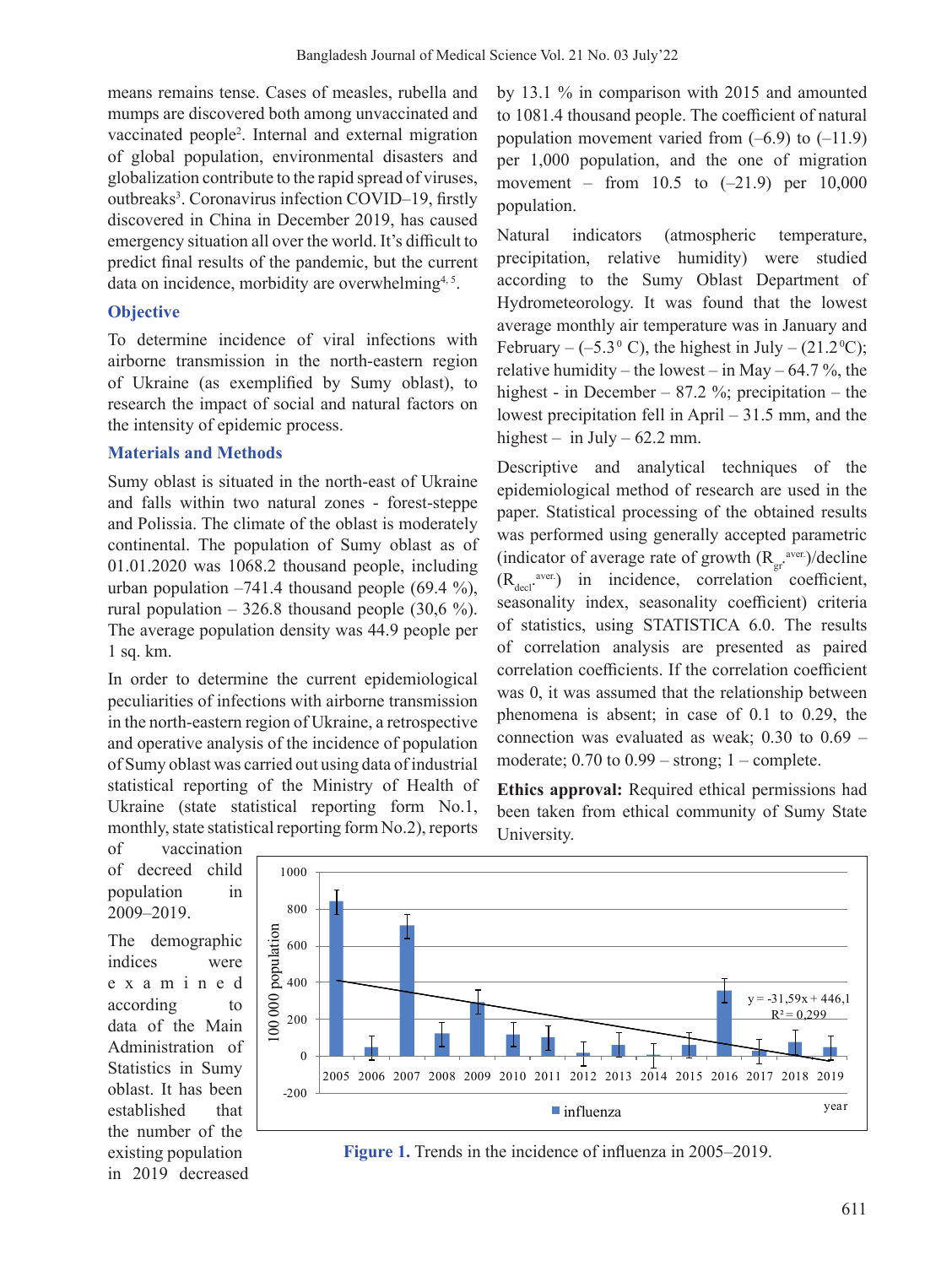#### **Results**

Examining the epidemic situation of influenza and ARVI in Sumy oblast, we have found that in terms of incidence, these infections fall within widespread. The epidemic process of influenza was characterized by chaotic and disordered trends in the incidence. The influenza incidence decreased from 843.5 per 100 thousand people in 2005 to 47.8 in 2019. The lowest incidence was registered in 2014 and amounted to 5.1 per 100 thousand people. In 2016, the incidence rate increased to 359.8 per 100 thousand people. In 2017‒2019, the incidence did not exceed 78.1 per 100 thousand people. In general, there was a strong downward trend of the incidence of influenza  $(R_{\text{decl}} \cdot \text{aver} = -8.4 \%)$  (Fig. 1)

Trends in the incidence of ARVI in 2005–2019 were characterized by a monotonous course and high intensity. 12.7 % to 20.4 % of the population was involved in the epidemic process. Incidence rates ranged from 12,738.8 per 100 thousand people to 20432.1 without a downward trend  $(R_{gr}^{area} = 0.92\%)$ . The frequency of adenovirus detection from swabs taken from patients with signs of ARVI varied from 0.5 to 10.7 %, respiratory syncytial viruses  $-$  from 0.2 to 6.4%, parainfluenza viruses  $-$  from 0.2 to 9.1

 $\frac{0}{6}$ .

Except for influenza and ARVI, we have studied the incidence of viral infections with airborne transmission (measles, rubella and mumps), against which vaccination in 12 months of child's life is carried out in Ukraine and revaccination at the age of 6 years with live MMR vaccine.

The epidemic situation with measles, rubella and mumps in Sumy oblast was relatively favourable. The epidemic process was characterized by a downward trend of the incidence of rubella  $(R_{\text{decl}}^{\text{aver}}=15.4\%)$ , mumps ( $R_{\text{decl}}$ <sup>aver.</sup>= -7.3 %) and measles ( $R_{\text{gr}}$ <sup>aver.</sup>= 4.2  $\%$ ).

The highest incidence of measles was registered in 2006 - 75.9 per 100 thousand people. In 2011, 2013 and 2016, no cases of measles were registered in the region at all. In 2018 and 2019 the incidence increased and amounted to 27.2 and 23.4 per 100 thousand people respectively. The incidence of rubella in 2019 compared to 2005 decreased by 220 times and amounted to 0.3 per 100 thousand people. The incidence of mumps in 2019 was 3.5 times lower than in 2005 and amounted to 1.7 per 100 thousand people (Fig. 2).



**Figure 2.** Trends in the incidence of measles, rubella and mumps in 2005- 2019.

Examining monthly distribution of cases of measles, rubella and mumps, it has been established that rubella was most often detected in March (22.3 %), measles – in April (21.7 %), mumps – in November (19.1 %) (Fig. 3).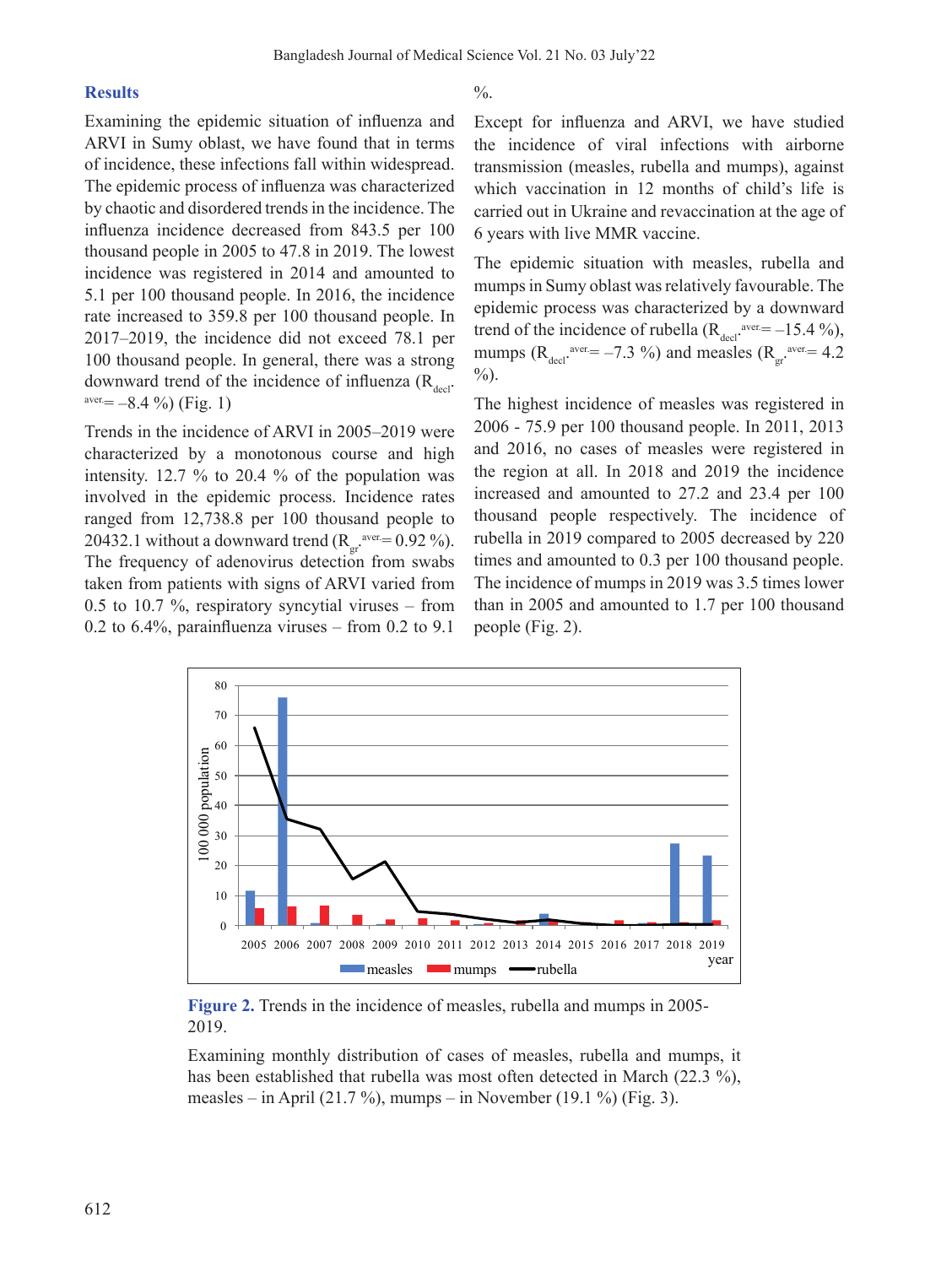

**Figure 3.** Monthly distribution of cases of measles, rubella, mumps  $(\%)$ 

The distribution of measles cases was above the average, except for April, in March (9.2 %), May (11.7 %), June (10.5 %) and August (11.8 %). The seasonality rate of measles was 53.04 %, and the seasonality index was 1.13. Increase in the incidence of rubella was observed, except for March, in January (10.3 %), February (10.3 %), April (10.3 %) and May (10.3 %). The seasonality rate was 53.04 %, and the seasonality index was 1.8. The epidemic process of mumps was characterized by a discrete distribution

of cases. Except for November, increase in the incidence was observed in February (11.1 %) and in August (12.1 %). The seasonality rate of mumps was 28.3 %, and the seasonality index was 0.4.

The coronavirus infection caused by SARS-CoV-2 became another disease that has complicated the epidemic situation of viral infections with airborne transmission. The first cases of coronavirus infection caused by SARS-CoV-2 (COVID-19) in Sumy oblast were recorded in March 2019 (Fig. 4).



**Figure 4.** Frequency of COVID-19 detection in 2020.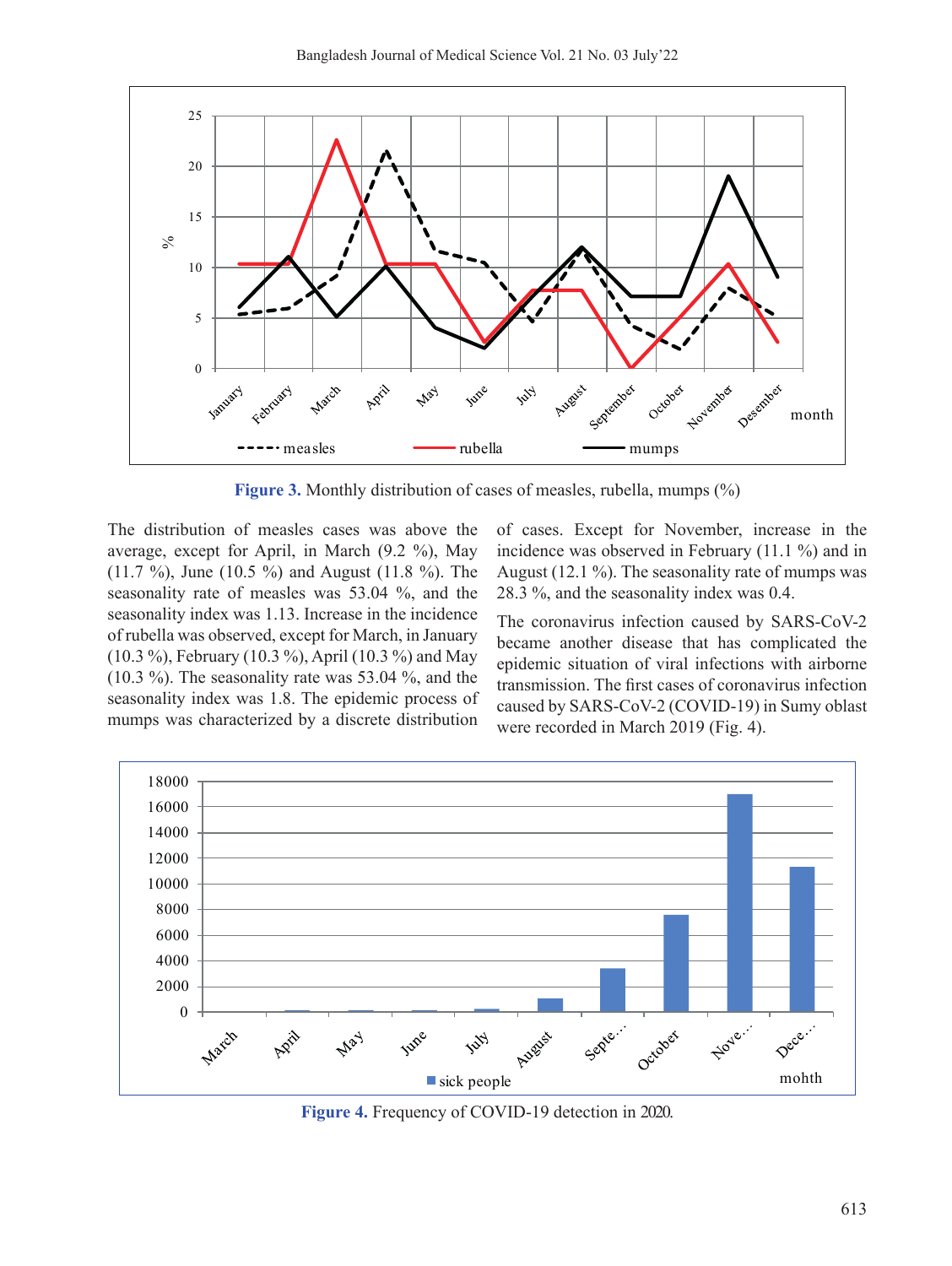Frequency of the detection of coronavirus infection COVID-19 increased almost by 900 times during 9 months (March-November) in 2020. In December the rate of COVID-19 decreased by 33.3 % in comparison with November. By the beginning of 2021, almost 3.8 % of the population of oblast had already fallen ill with COVID-19.

In 2020 the incidence of COVID-19 in the region amounted to 3837.3 per 100 thousand people. Herewith, the mortality rate was 1.3 %. Women accounted for 60.9 % in the gender structure of patients. In the age structure persons aged 18 to 65 years old prevailed – 83.3 %. People in the age of 65 years old and elder accounted for 13.1 %, 0 to 17 years old  $-3.6\%$ .

We have separately analyzed monthly distribution of cases of measles, rubella, mumps in 2019 and 2020 and a sharp decrease in the frequency of casesin 2020 has been established compared with 2019 ( $p \le 0.05$ ).

Probably, the preventive measures implemented against COVID-19 (following proper hand hygiene and respiratory manners) have proved to be successful against other anthroponotic infections of viral etiology with airborne transmission.

In order to determine factors, which can influence trends in the incidence of airborne infections, we have identified vaccination rates of decreed group of child population against measles, rubella and mumps (Fig. 5).



**Figure 5.** MMR–1 vaccination rates (12 months of the child's life) and MMR–2 revaccination (6 years of the child's life)

The level of MMR–1 vaccination (12 months of the child's life) was discovered to vary from 44.5 % to 98 % ( $R_{gr}^{\text{aver}} = 0.8$  %) and MMR-2 revaccination (6 years of the child's life) – from 25.6 % to 97.3 % ( $R_{\text{decl}}$ <sup>aver.</sup> = -6.7 %). In other words, a downward trend of vaccination coverage of the decreed child population was observed.

Herewith, it should be noted that according to the correlation analysis, we failed to directly establish a positive impact of the vaccination on decrease in the incidence of measles, rubella and mumps.

Examining the impact of natural factors on trends in the incidence of measles, rubella and mumps, a correlation analysis of monthly distribution of cases of incidence and average monthly atmospheric temperature, precipitation, relative humidity was carried out. It was found that the frequency of monthly distribution of cases of measles is inversely correlated with monthly humidity ( $p \le 0.05$ ) (table 1).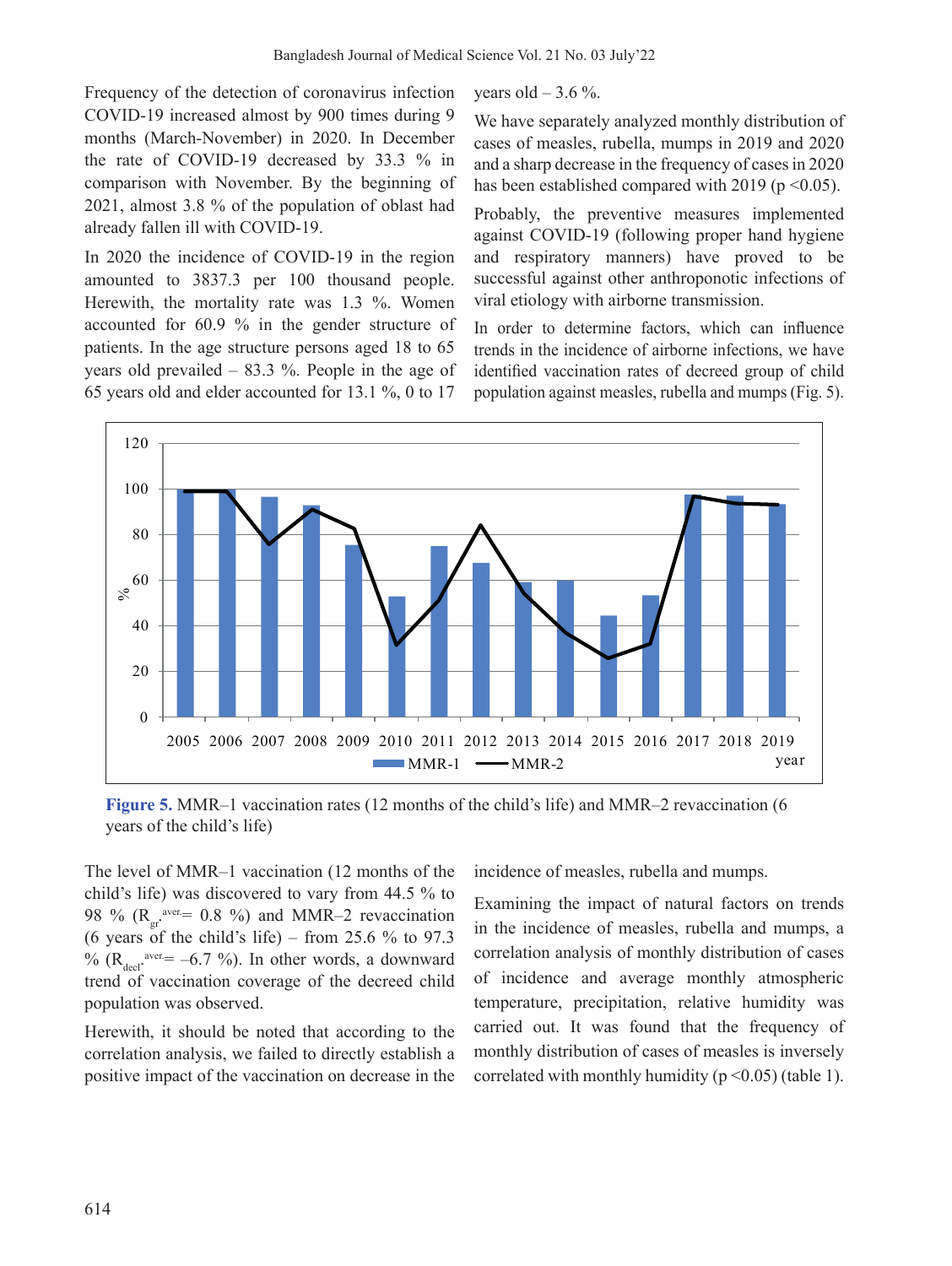| Natural factors                   | Correlation coefficient (r) |              |              |  |  |  |
|-----------------------------------|-----------------------------|--------------|--------------|--|--|--|
|                                   | measles                     | rubella      | mumps        |  |  |  |
| Atmospheric temperature $(^{0}C)$ | $r = 0.238$                 | $r = -0.336$ | $r = -0.266$ |  |  |  |
|                                   | $p=0.459$                   | $p=0.289$    | $p=0.405$    |  |  |  |
| Precipitation (mm)                | $r = -0.308$                | $r = -0.304$ | $r = -0.503$ |  |  |  |
|                                   | $p=0.333$                   | $p=0.339$    | $p=0.098$    |  |  |  |
| Humidity $(\% )$                  | $r = -0.599$                | $r = 0.053$  | $r = 0.420$  |  |  |  |
|                                   | $p=0.042$                   | $p=0.871$    | $p=0.178$    |  |  |  |

**Table 1. Correlation analysis of monthly distribution of cases of measles, rubella, mumps and atmospheric temperature, precipitation, humidity (r)**

Examining the probability of indirect influence of demographic factors on the intensity of epidemic process, correlations were found between the incidence of measles, rubella, mumps and indicators of population, natural and migratory population movement, population density (table 2).

**Table 2. Correlation analysis of dependence of the incidence of measles, rubella, mumps on demographic rates (r)**

|                   | Correlation coefficient (r) |                  |                                               |                                                    |                                                      |  |
|-------------------|-----------------------------|------------------|-----------------------------------------------|----------------------------------------------------|------------------------------------------------------|--|
|                   | Population                  | Child population | Coefficient of natural<br>population movement | Coefficient of<br>migration population<br>movement | Population density<br>$(\text{per } 1 \text{ km}^2)$ |  |
| Measles           | $r=0,223$                   | $r = 0,342$      | $r = -0.416$                                  | $r = -0.519$                                       | $r=0,211$                                            |  |
|                   | $p=0.42$                    | $p=0.22$         | $p=0.12$                                      | $p=0.05$                                           | $p=0.45$                                             |  |
| Rubella           | $r = 0,875$                 | $r = 0.956$      | $r = -0.737$                                  | $r = -0.536$                                       | $r = 0.856$                                          |  |
|                   | $p=0.0003$                  | $p=0.0002$       | $p=0.000$                                     | $p=0.04$                                           | $p=0.00007$                                          |  |
| Mumps             | $r = 0.836$                 | $r = 0.905$      | $r = -0.685$                                  | $r = -0.530$                                       | $r = 0.835$                                          |  |
|                   | $p=0.0001$                  | $p=0.0001$       | $p=0.005$                                     | $p=0.04$                                           | $p=0.00014$                                          |  |
| Influenza         | $r=0,610$                   | $r = 0.676$      | $r = -0.650$                                  | $r = -0.218$                                       | $r = 0.586$                                          |  |
|                   | $p=0.02$                    | $p=0.01$         | $p=0.01$                                      | $p=0.44$                                           | $p=0.023013$                                         |  |
| Acute respiratory | $r = -0.568$                | $r=-0.565$       | $r = 0,145$                                   | $r = 0.626$                                        | $r = -0.587$                                         |  |
| viral infections  | $p=0.03$                    | $p=0.03$         | $p=0.61$                                      | $p=0.01$                                           | $p=0.02$                                             |  |

As may be seen from table 2, in contrast to natural factors, social factors nowadays significantly affect the manifestations of the epidemic process of viral infections with airborne transmission. Direct reliable  $(p \leq 0.05)$  correlations were established between the indicators of population and density and trends in the incidence of influenza, rubella, mumps. A moderate direct correlation was established between the incidence of ARVI and indicators of migration population movement ( $p \le 0.05$ ).

### **Discussion**

Infection with airborne transmission occurs very easily, so infections with aspiration transmission are the most common<sup>6, 7</sup>. Influenza and other ARVI are registered worldwide. Influenza epidemics occur in the European region annually in autumn and winter, during which the infection affects approximately 20  $%$  of the population<sup>8</sup>.

In Sumy oblast, which is located in the northeastern region of Ukraine in 2019, the incidence of influenza, compared to 2005, decreased by 17.7 times and amounted to 47.8 per 100 thousand people. In general, 0.8% of the current population of the region fell ill with influenza in 2005, in  $2019 -$ 0.05%. Epidemiologists predicted the inevitability of influenza pandemic, as in the twentieth century the duration of period between pandemics did not exceed 40 years, and the last pandemic occurred in 1977. Increase in the incidence of influenza in 2005, 2007, 2009 and 2016 was associated with activation of the pathogen, changes in the antigenic structure of the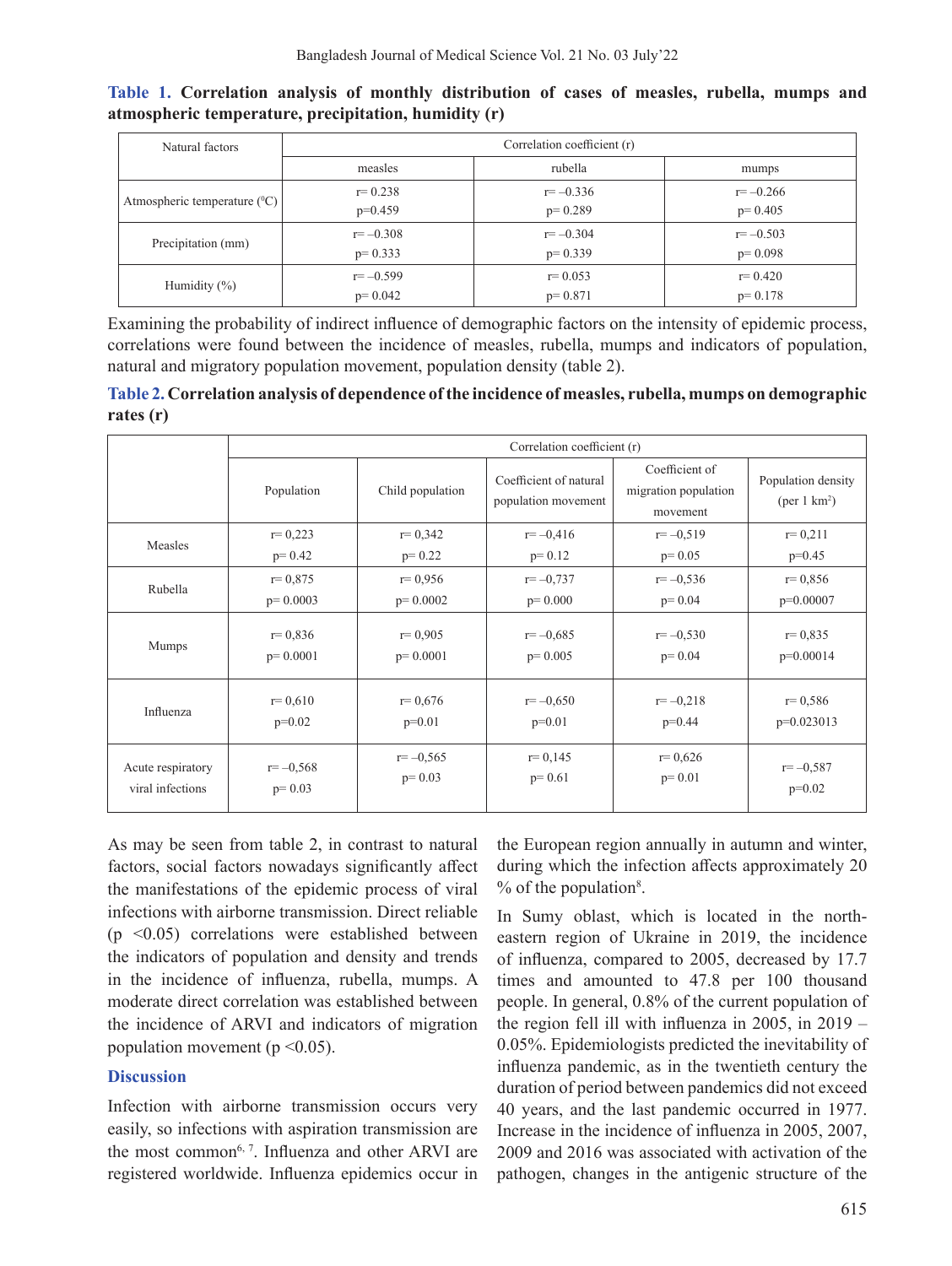influenza virus and low levels of immune protection in human population.

The incidence of ARVI in population was much higher than that of influenza. ARVI was most often caused by adenoviruses and parainfluenza viruses. The incidence of ARVI exceeded the incidence of influenza in  $16.4$  times in  $2005$ ,  $325.3$  times  $-$  in 2019. During the years of the highest rise in the incidence of influenza 0.8 % of the population was involved, ARVI  $-$  20.4 %. Herewith, it should be noted that in 2005–2019, except for 2009–2010 epidemic season, no deaths related to influenza and ARVI were registered in the region. In 2009–2010, 0.02 % of patients died from influenza caused by A/ H1N1.

Thus, the epidemic situation of influenza and ARVI in the north-eastern region of Ukraine is complex and uncontrolled. Influenza preventive vaccination in Ukraine, as in most countries of the world, was aimed at individual protection of persons, mainly those belonging to the medical risk group<sup>9</sup>. First of all, people who were in orphanages, homes for disabled and elderly were vaccinated. Vaccination coverage rates did not exceed 1.1 % of the existing population of oblast and could not significantly influence the overall epidemic situation. In addition, according to other scientists, the effectiveness of influenaza vaccine is low and ranges from 25 % to 53 %10.

Infectious diseases are a global problem, on which scientists are continuously working<sup>11, 12</sup>. With introduction of vaccination, the incidence of infectious diseases has decreased worldwide<sup>13, 14</sup>. Measles, rubella and mumps are similar by the way of pathogen transmission, plans of preventive and disease control methods. Herewith, despite similarity and common immunization schedule, similar results to reduce the incidence of these infections could not be achieved. Rates of drawdown of the incidence of rubella 2.1 times exceeded rates of drawdown of the incidence of mumps, of measles – in 3.7 times.

According to WHO, before the widespread measles vaccination in 1963, major epidemics occurred approximately every 2‒3 years. Measles caused up to 2.6 million deaths annually. Vaccination has reduced the measles mortality in the world by  $73\%$ <sup>15</sup>. At the same time, despite the progress made in the fight against this infection, since 2010 a steady increase in the incidence of measles has been observed in the world. The infection migrates from country to country, from continent to continent<sup>16, 17</sup>. Increase in the incidence was in most cases due to unvaccinated population. However, in some regions, the proportion of measles patients who have previously been vaccinated with measles vaccine has reached 50  $\%$ <sup>18</sup>.

In the north-eastern region of Ukraine, despite the general trend of decline in the incidence, in 2018 and 2019 there was its increase. These indicators exceeded average indicator of many years that was 9.7 per 100 thousand people, more than 2.5 times. There is no doubt that the deterioration of measles epidemic situation was indirectly influenced by the decrease in vaccination against measles. In 2010–2016, average vaccination rate was only 58.8 %. At the same time, due to scheduled vaccination, the group of people, who has had measles, decreased in the population. And consequently, the level of post-infectious immunity decreased. Against the background of high levels of migration, when the proportion of people susceptible to measles in the population increases, conditions are created for a stable transmission of the pathogen among the population.

Rubella is an acute viral disease that is less contagious than measles. Most people who get rubella have a mild course of the disease. However, rubella can cause miscarriage and congenital development defects in a child. 168 countries of the world out of 194 have already introduced rubella vaccination. Nowadays, the situation with the incidence of rubella in the world is ambiguous. The number of registered cases decreased by 97 %, however, only about 100,000 cases of congenital rubella syndrome are registered annually<sup>19, 20</sup>.

Official statistical reports of the Ministry of Health of Ukraine lack information on the incidence of congenital rubella. Therefore, it is impossible to quantify the role of rubella virus in formation of somatic pathology, impact on the course of pregnancy and formation of congenital malformations in newborns. According to the results of our study, it was found that in the north-eastern region of Ukraine there is a strong downward trend in the incidence of rubella. In 2018 and 2019, the incidence was more than 30 times lower than average one of many years (12.4 per 100 thousand people). However, the average vaccination rate against rubella for the period of  $2010-2016$  was also only 58.8 %. We believe that one of the reasons for reduction in the incidence of rubella is that scheduled vaccination against rubella has recently begun in Ukraine (since 2002), so the population has a large stratum of people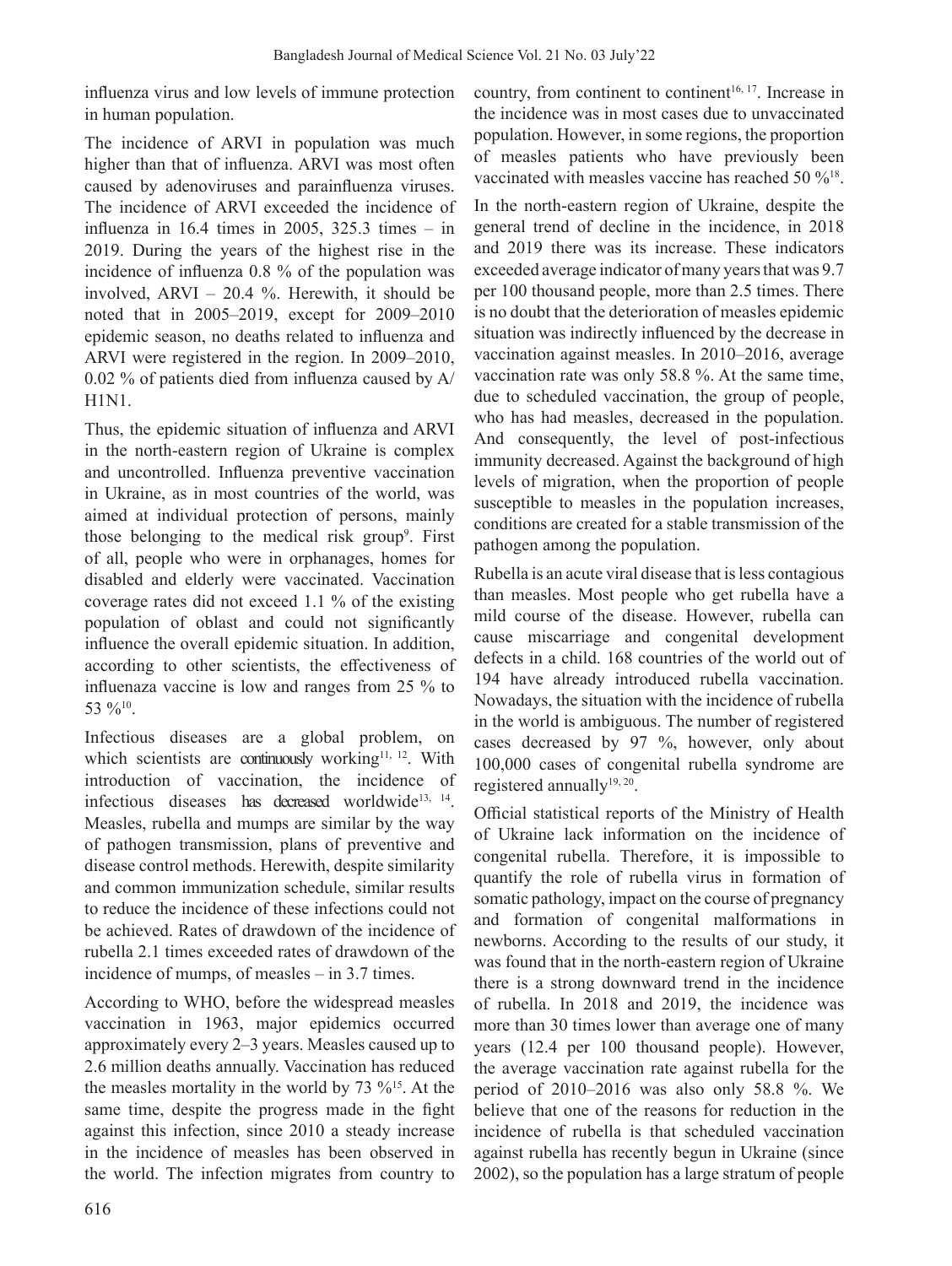who has gotten over rubella. That is, the presence in the structure of population immunity against rubella, not only post-vaccination immunity, but also postinfection immunity, contributes to a rapid reduction in the incidence.

Mumps in modern conditions remains one of the most common and contagious infections in the world. Large-scale introduction of immunization against mumps in the European region began in the 1980s. After that, the epidemic situation in many European countries has improved<sup>21</sup>.

The researchers found that in Ukraine, thanks to immunoprophylaxis, the cyclicity of mumps was levelled down. The last highest incidence of mumps in Ukraine was in 1998. Then the incidence rate was 147.5 per 100 thousand people<sup>22</sup>.

According to the results of our study average longterm incidence of mumps was 2.7 per 100 thousand people. In 2019, compared to 2005, the incidence was 3.5 times lower.

We were unable to establish a reliable inverse correlation between the rates of vaccination of the decreed group of child population against measles, rubella and mumps and incidence.

Thus, with a single vaccination schedule, the nature of the epidemic process of measles, rubella and mumps differs. All of the above indicates that humoral immune response is unevenly formed to various components of MMR combined vaccine. Probably, the immune response to rubella virus antigens is maximal. A similar conclusion was made by other scientists who studied manifestations of the epidemic process and rubella in modern conditions<sup>23</sup>.

Viruses are constantly circulating among the population, and therefore the incidence is recorded during the year. In the north-eastern region of Ukraine, cases of measles were most frequently registered in April, rubella in March, mumps and infectious mononucleosis in November. At the same time, we were unable to establish a pronounced seasonality in the intra-annual trends in the incidence of measles, rubella, and mumps. Thus, it is likely that nowadays natural factors have little impact on the monthly distribution of cases. According to the results of the correlation analysis, only one inverse statistically significant ( $p \le 0.05$ ) moderate correlation was established between the frequency of measles registration and relative humidity.

Researchers have found that manifestations of the

epidemic process of infectious disease depend not only on the relationship of susceptible and nonsusceptible individuals in the population, but also on the influence of social, biological and natural factors. Social and biological factors are interrelated, and herewith, the importance of each of them is determined by the level of population immunity<sup>2</sup>.

We have found that that in the north-eastern region of Ukraine an increase in the incidence of rubella, mumps and influenza should be expected in case of population growth and increase in population density, in  $ARVI$  – in case of increase in the migration population movement coefficient.

The dramatic anthropogenic, behavioral, and social changes that affected humanity and the environment in the last century have accelerated the invasion of new pathogens into the global human population, sometimes with devastating consequences.

Currently, COVID‒19 coronavirus infection pandemic has been developing. The fight against this infection has proved to be ineffective throughout the world. According to the results of our study, the first case of coronavirus infection COVID-19 in the region was registered in March 2020. Despite the active epidemic prevention measures carried out in the region, by the end of 2020 about 4 % of the population of oblast went through COVID–19. In the age structure of patients the highest was share of working population  $-83.3$  %. At the same time, only 3.6 % of the child population was involved in the epidemic process of coronavirus infection COVID-19. Mortality from COVID-19 in the region was 1.3 %. This indicator is much lower than in other countries24.

However, it should be noted that the quarantine measures carried out against coronavirus infection COVID‒19 led to a decrease in the incidence of other anthropogenic viral infections with airborne transmission ( $p \le 0.05$ ).

# **Conclusions**

1. Viral infections with airborne transmission continue to occupy a leading position in the structure of infectious diseases in the northeastern region of Ukraine. In 2005-2019, trends in the incidence of influenza were characterized by chaotic nature and disorder  $(R_{\text{decl}}^{\text{aver}}= -8.4 \%)$ ARVI – high intensity and monotony ( $R_{gr}^{\text{aver}} = 0.92$ ) %). Significant correlations were established between the incidence of influenza and number and density of the population, the incidence of ARVI and the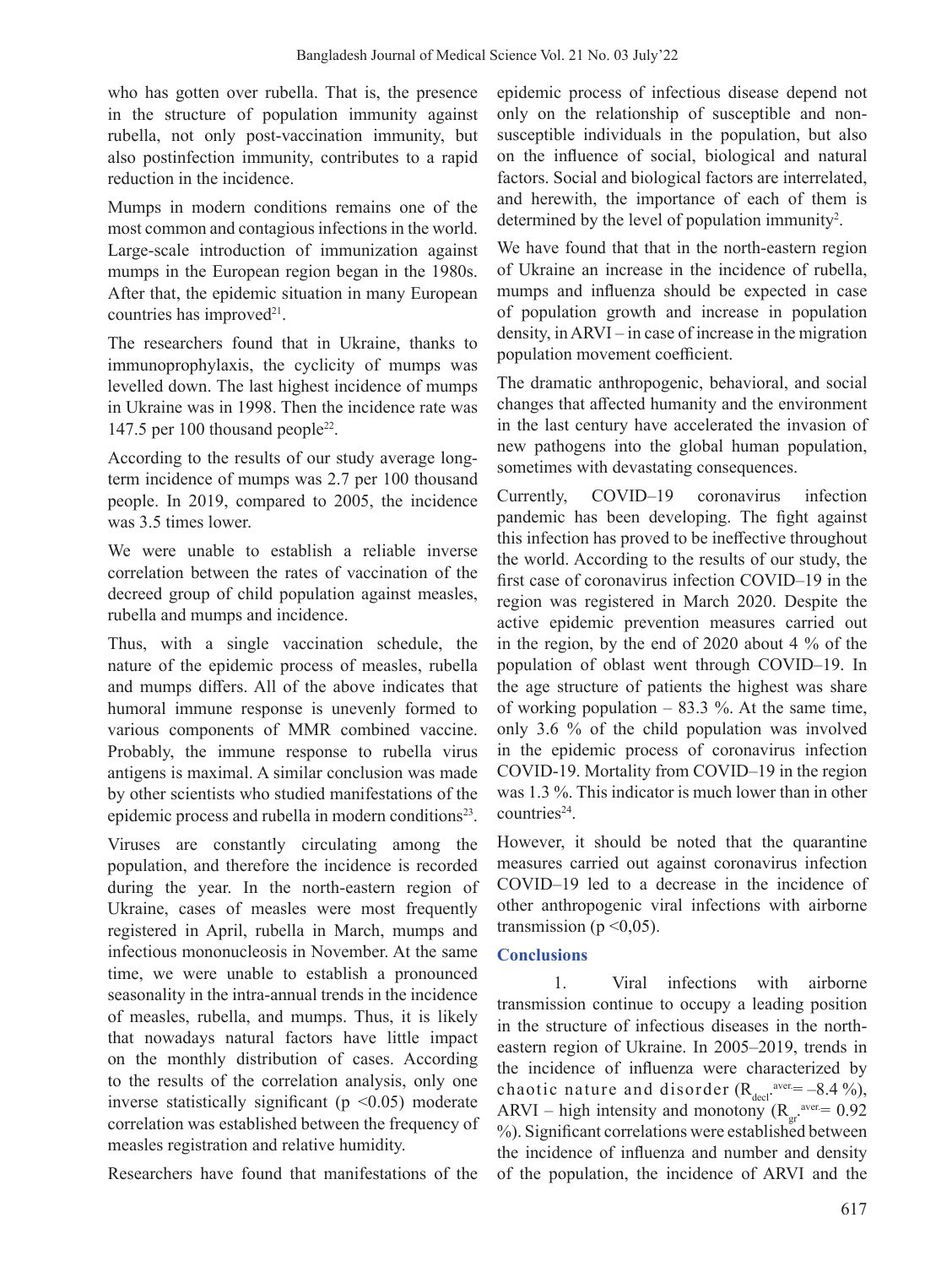coefficient of migration population movement  $(p \le 0.05)$ .

- 2. The epidemic process of measles, rubella and mumps was characterized by a downward trend of the incidence of rubella  $(R_{\text{decl}}^{\text{aver}} = -15.4 \%)$ , mumps ( $R_{\text{decl}}$ <sup>aver.</sup>= -7.3 %) and measles ( $R_{\text{gr}}$ <sup>aver.</sup>= 4.2 %). Fluctuations in the incidence in trends of many years have become stochastic. A negative downward tendency of the level of vaccination of decreed child population against measles, rubella and mumps was observed. In contrast to natural factors (atmospheric temperature and precipitation), which did not affect quantitative manifestations of the epidemic process, direct strong correlations were found between social factors (number of the existing population, population density) and trends in the incidence of rubella and mumps ( $p$  < 0.05).
- 3. Coronavirus infection COVID–19 has become the problem for health care facilities in Sumy oblast. For 9 months of 2020, 3.8 % of the region's population became ill with COVID–19. In the age structure persons aged 18 to 65 years old prevailed (83.3 %). Mortality from COVID‒19 was 1.3 %. COVID‒19 continues to spread in the region.
- 4. During the period of depopulation processes, intensive migration of the population, reforming the health care system, under the influence of social and economic, environmental factors, globalization, quantitative and qualitative characteristics of the epidemic process of

infections of viral etiology with airborne transmission have changed, which requires new approaches to organization of the system of epidemiological surveillance in order to develop effective preventive and epidemic control measures.

## **Recommendation**

The research studied the dynamics of the incidence of viral infections with aerosol transmission mechanism, the influence of individual social and natural factors as well as vaccination on the incidence rate in general. However, this scientific work did not study the age and territorial structure of morbidity and also the effect of concomitant diseases. In the future, it is necessary to create a mathematical model for predicting the epidemic process of viral infections with aerosol transmission mechanism.

### **Sorce of fund:** None

### **Conflict of interest:** None declared

Autors's contribution:

Data gathering and idea owner of this study: Alla Podavalenko, Nina Malysh, Svitlana Birukova,

Study design: Nina Malysh, Mycola Chemych, Viktoriya Zadorozhna

Data gathering: Nina Malysh, Alla Podavalenko, Inna Chorna

Writing and submitting manuscript: Nina Malysh, Alla Podavalenko,

Editing and approval of final draft: All authors